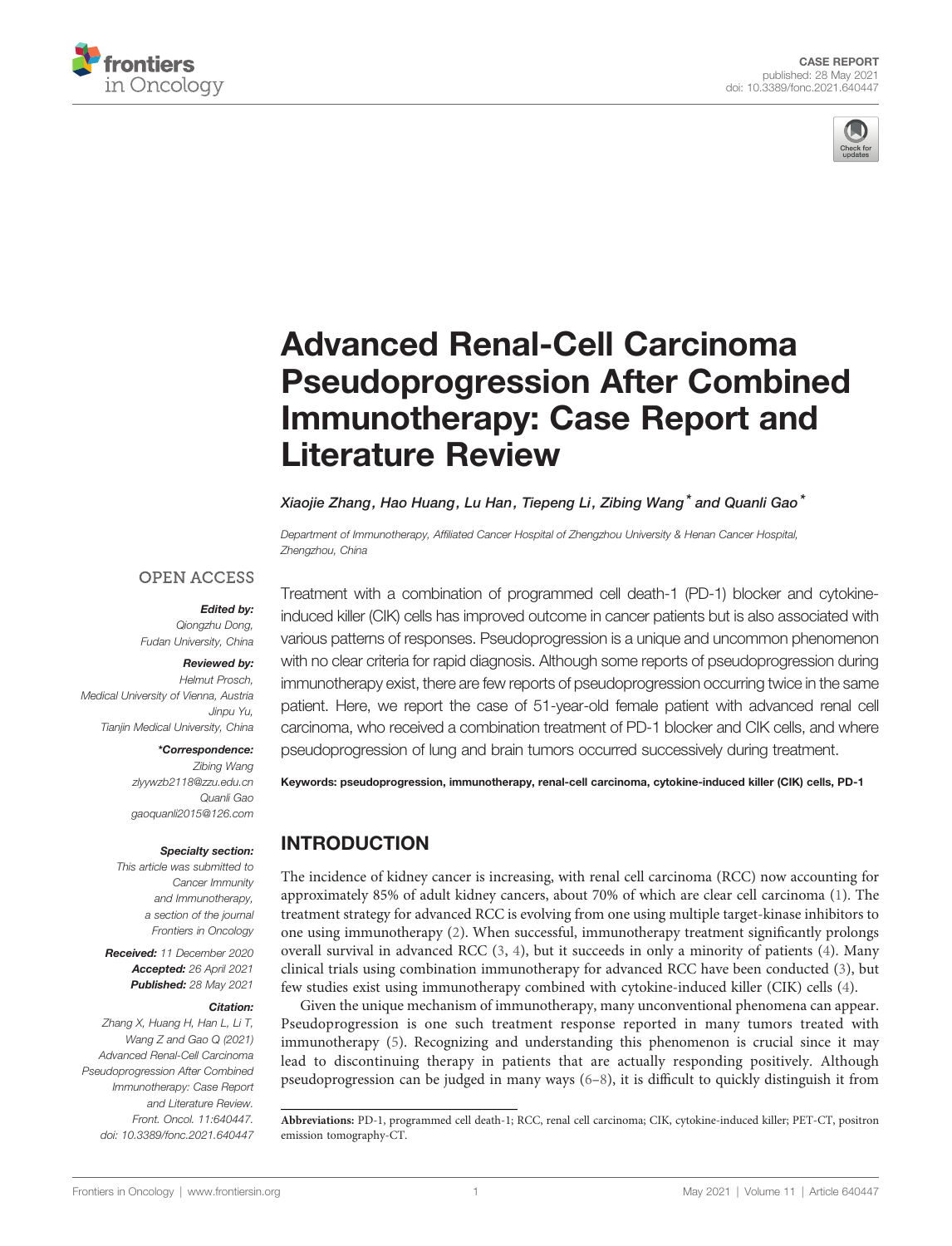real progression. Here, we present a case of RCC metastasized to the lung and brain where significant pseudoprogression appeared twice during treatment with the PD-1 inhibitor nivolumab combined with CIK cells.

# CASE PRESENTATION

A lump found in the left kidney during physical examination of a 51-year-old woman was diagnosed as kidney cancer, and the woman underwent a radical nephrectomy of the left kidney via laparoscope surgery on 29 November 2016. She had no history of kidney disease nor any family history of cancer. Pathology revealed a nuclear grade 2 clear cell carcinoma (TNM-staging: pT2 pN0 G2 M0) with favorable prognostic features according to MSKCC criteria, and thus the patient underwent a regular comprehensive review after surgery. Right middle femur metastasis occurred in January 2018, and positron emission tomography-CT (PET-CT) showed multiple lung metastases on 5 February 2018. At this time, she experienced low fever, poor appetite, and fatigue. Physical examination of lungs showed clear breath sounds, no weakening and no rales. She began therapy with sunitinib, and zoledronic acid, 4 mg every 4 weeks. During sunitinib treatment, a grade 2 hand-foot skin reaction occurred. After a 2-month treatment, a CT showed that the lung metastasis had increased in size, which was evaluated as progressive disease according to RECIST 1.1.

After providing informed consent, the patient received 2 mg/ kg nivolumab combined with approximately  $5 \times 10^9$  CIK cells every 3 weeks starting in April 2018. After two cycles of therapy, the patient experienced increased appetite, but a CT scan performed 2 months after initiation of this therapy revealed enlarged and new pulmonary metastases. We continued to apply nivolumab and CIK cells combination therapy. After 6 months of therapy, a CT showed that the lesions in the lungs had begun to decrease (Figure 1). Subsequent CT scans showed progressive disease reduction until November 2019.

In December 2018, the patient experienced intermittent headaches. No fever, nausea or vomiting was present, and no change in blood pressure, appetite and physical status occurred. Enhanced head magnetic resonance imaging (MRI) showed two nodules on the right parietal lobe that were considered metastases. After multidisciplinary consultation, local radiotherapy for head lesions was recommended, but the patient refused. Oral painkillers were used to control headaches and treatment with nivolumab and CIK cells continued. After an additional 5 months (May 2019), symptoms disappeared, and another enhanced MRI found the brain lesions had disappeared ([Figure 2](#page-2-0)).

During treatment with nivolumab and CIK cells, no adverse events occurred except for a fever of 38.8 °C at the beginning of therapy. This was managed with physical cooling treatment; no corticosteroids were given.

At a follow-up in November 2019, CT scans showed right hilar lymph nodes that were significantly enlarged and low fever, fatigue, and poor appetite were present. Treatment with axitinib was started, achieving partial remission (PR). As of the last follow-up on 6 May 2020, the disease continues to stabilize.



FIGURE 1 | Patient exhibited pseudoprogression of pulmonary lesions after 2 months of treatment with nivolumab plus CIK cell transfer and achieved a partial remission after 4 months.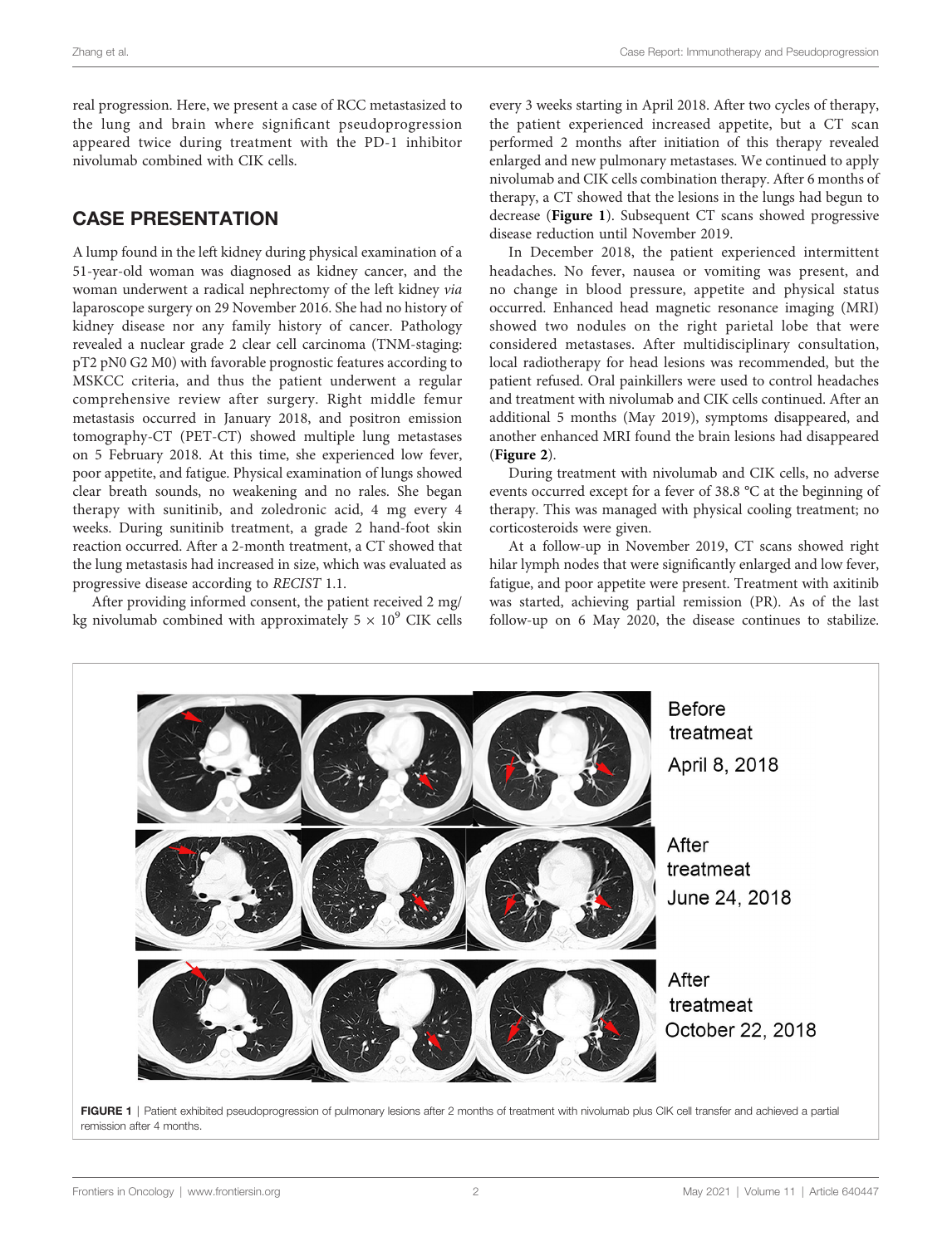<span id="page-2-0"></span>

Neurological symptoms appear December 30, 2018

Neurological symptoms disappear May 16, 2019

FIGURE 2 | MRI during treatment with nivolumab and CIK cells. MRI revealed two enhancing metastatic lesions within the brain parenchyma 6 months after the initiation of treatment. The brain lesions disappeared after 6 months of continued treatment.

The timeline of the patient's disease development, treatment and outcome is shown in Figure 3.

# **DISCUSSION**

Immune checkpoint inhibitors as a new anti-tumor drug have completely changed the treatment mode for kidney cancer. However, the objective response rate is only about 25% and complete remission rate is only about 1% [\(9\)](#page-4-0). Therefore, a combination treatment strategy is the focus of current research. Research on the combination of targeted chemotherapy drugs and combined immunotherapy is prevalent in the literature. However, few studies on the combination of targeting PD-1 and using CIK cells exist.

CIK cells are a group of heterogeneous immune-active host effector cells created from peripheral blood lymphocytes that are stimulated by interleukin-2 (IL-2), anti-CD3 antibodies, and

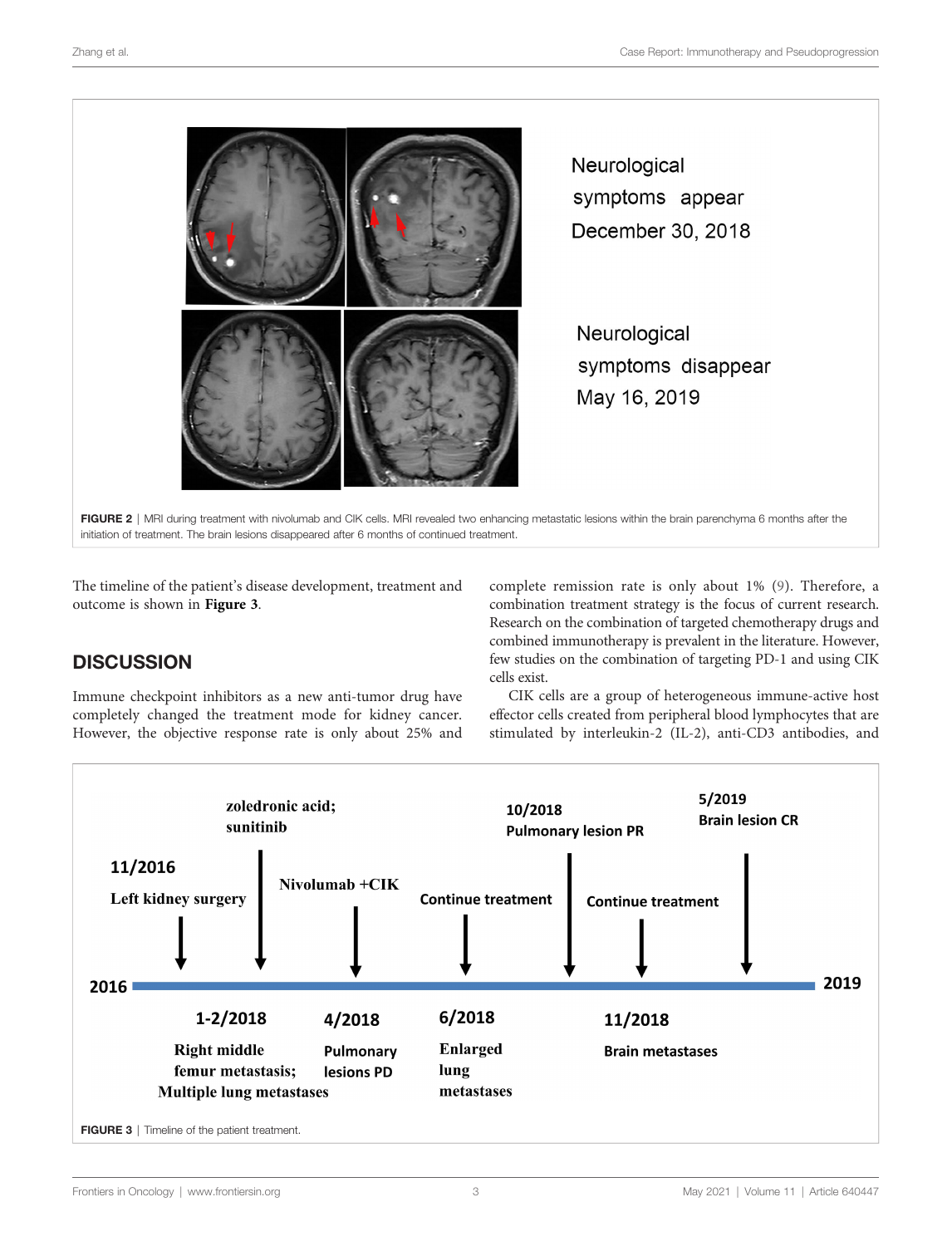<span id="page-3-0"></span>interleukin-1 (IL-1) in vitro. CIK cells express the dual-functionality of acquiring NK cell function and retaining TCR-mediated cytotoxicity with T cell subsets ([10\)](#page-4-0). Blockade of the PD-1 pathway in combination with CIK cells as a treatment program shows better survival advantage and fewer adverse reactions in RCC and lung cancer (4), although the precise mechanisms of this are not clear. One possible mechanism is be that anti-PD-1 therapy increases the number of effector T cells in the tumor microenvironment, and CIK cells, essentially T lymphocytes, have a direct cytotoxic effect against tumor cells [\(10](#page-4-0)). Previous studies have shown that CIK cells improve quality of life and progression-free survival rates in patients with cancer ([11\)](#page-4-0). In addition, CIK cells alone, or combined with anti-PD-1 therapy, have no significant side effects in clinical applications ([12,](#page-4-0) [13\)](#page-4-0). This may thus provide a new treatment options for some patients who have poor physical fitness scores and cannot tolerate other treatments. However, only a few cases of this treatment have been reported [\(13](#page-4-0)), and further research is needed to verify these findings.

Pseudoprogression is a special phenomenon that occurs during immunotherapy. It is defined as the presence of a new lesion or an increase in size of an existing lesion, followed by a decrease in the tumor burden. It thus appears to be disease progression until the next imaging assessment. Biopsies have confirmed it is essentially an influx of inflammatory cells, necrosis, or sarcoid-like reactions. The overall incidence of pseudoprogression in solid tumors is low. If pseudoprogression occurs and the patient is clinically stable, according to iRECIST, the patient can continue treatment. However, some patients may consider changing treatment options for fear they have true disease progression. Thus, distinguishing between true progression and pseudoprogression is especially important. iRECIST criteria are currently the definitive guidelines for measuring objective response rates in cancer immunotherapy trials. According to iRECIST, waiting for 4-8 weeks until the next imaging assessment should occur before changing treatment (6). In our case, when lung lesions progressed for the first time and new lesions appeared in the brain, without deterioration in clinical symptoms, we did not change the treatment plan. Subsequent imaging examination confirmed that the change was pseudoprogression. However, patients with true disease progression will have delayed potentially effective treatment. Studies suggest changes in serum interleukin-8 (IL-8) levels and circulating tumor DNA may be useful in the diagnosis of pseudoprogression (7, [8](#page-4-0)).

## **REFERENCES**

- 1. Lipworth L, Morgans AK, Edwards TL, Barocas DA, Chang SS, Herrell SD, et al. Renal Cell Cancer Histological Subtype Distribution Differs by Race and Sex. BJU Int (2016) 117(2):260–5. doi: [10.1111/bju.12950](https://doi.org/10.1111/bju.12950)
- 2. Rini BI, Battle D, Figlin RA, George DJ, Hammers H, Hutson T, et al. The Society for Immunotherapy of Cancer Consensus Statement on Immunotherapy for the Treatment of Advanced Renal Cell Carcinoma (RCC). J ImmunoTherapy Cancer (2019) 7(1):354. doi: [10.1186/s40425-019-0813-8](https://doi.org/10.1186/s40425-019-0813-8)
- 3. Motzer RJ, Escudier B, McDermott DF, George S, Hammers HJ, Srinivas S, et al. Nivolumab Versus Everolimus in Advanced Renal-Cell Carcinoma. N Engl J Med (2015) 373(19):1803–13. doi: [10.1056/NEJMoa1510665](https://doi.org/10.1056/NEJMoa1510665)

Our case demonstrates that pseudoprogression can occur at any time during immunotherapy and that clinicians need to pay special attention to identifying it. Characterizing the relationship between pseudoprogression and long-term survival requires longer term, large sample size observations.

### DATA AVAILABILITY STATEMENT

The original contributions presented in the study are included in the article/supplementary material. Further inquiries can be directed to the corresponding authors.

## ETHICS STATEMENT

The study was conducted in accordance with the principles of the Declaration of Helsinki, and the study protocol was approved by the ethics committee of Henan Cancer Hospital. We obtained patient consent before the study. Written informed consent was obtained from the participant for the publication of this case report. Manuscript is approved by all authors for publication.

# AUTHOR CONTRIBUTIONS

XZ collected data and wrote the manuscript. ZW and QG appraised and edited the manuscript. HH and LH provided images for publication. All authors contributed to the article and approved the submitted version.

## FUNDING

National Natural Science Foundation of China (81972690, 81272526) and Science and Technology Department of Henan Province (51010205-206499).

## ACKNOWLEDGMENTS

Thanks to Chengjuan Zhang for valuable discussion.

- 4. Rini BI, Plimack ER, Stus V, Gafanov R, Hawkins R, Nosov D, et al. Pembrolizumab Plus Axitinib Versus Sunitinib for Advanced Renal-Cell Carcinoma. N Engl J Med (2019) 380(12):1116–27. doi: [10.1056/NEJMoa1816714](https://doi.org/10.1056/NEJMoa1816714)
- 5. Zhao L, Yang Y, Li W, Li T, Han L, Lin H, et al. Pseudoprogression: An Indicator for Cure in Combined Immunotherapy? Immunotherapy (2019) 11 (13):1087–93. doi: [10.2217/imt-2019-0034](https://doi.org/10.2217/imt-2019-0034)
- 6. Sweis RF, Zha Y, Pass L, Heiss B, Chongsuwat T, Luke JJ, et al. Pseudoprogression Manifesting as Recurrent Ascites With Anti-PD-1 Immunotherapy in Urothelial Bladder Cancer. J Immunother Cancer (2018) 6(1):24. doi: [10.1186/s40425-018-0334-x](https://doi.org/10.1186/s40425-018-0334-x)
- 7. Seymour L, Bogaerts J, Perrone A, Ford R, Schwartz LH, Mandrekar S, et al. Irecist: Guidelines for Response Criteria for Use in Trials Testing